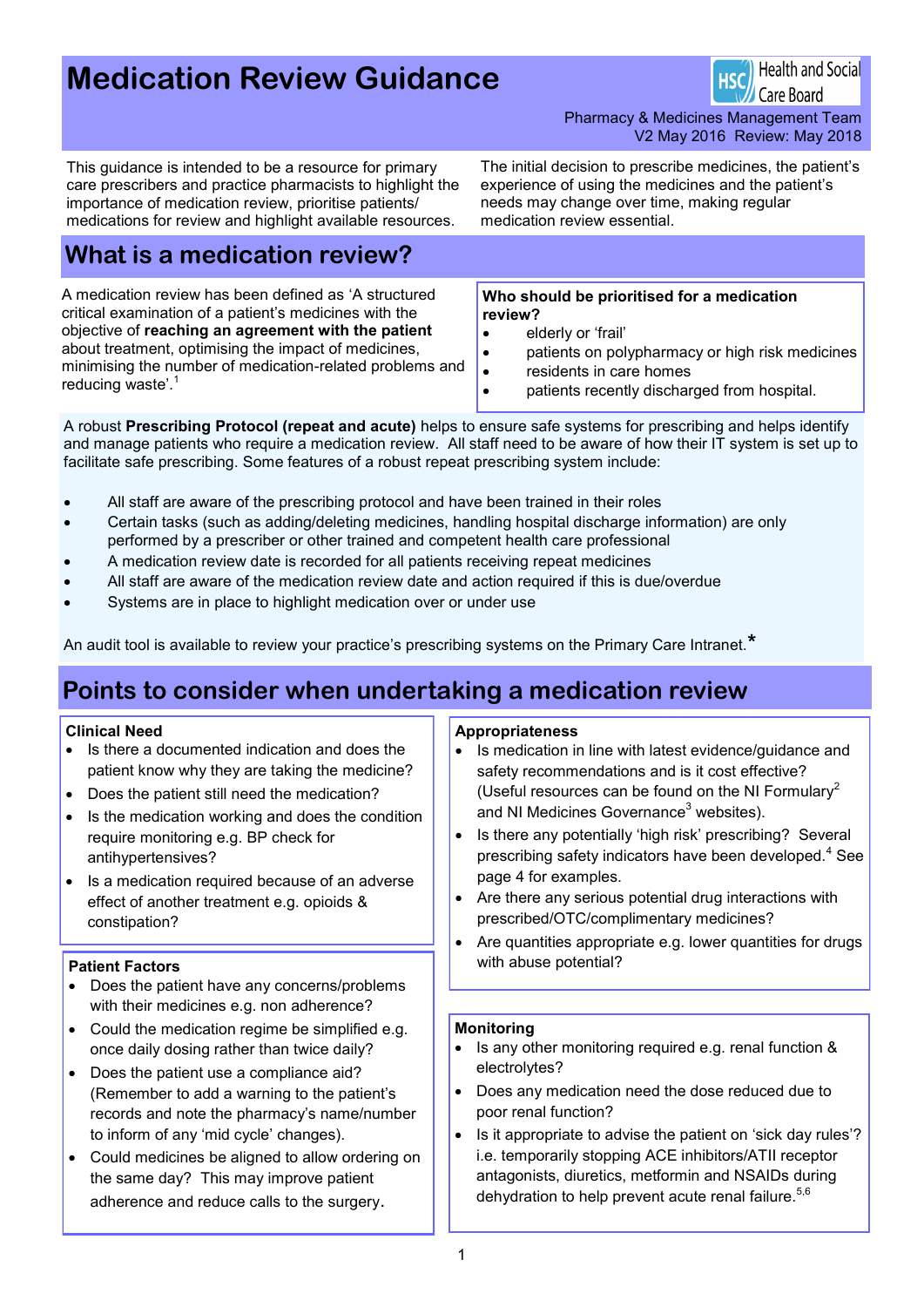# **Stopping or reducing medicines**

Inappropriate polypharmacy, especially in older people, imposes a substantial burden of adverse drug events, ill health, disability, hospitalisation, and even death. The single most important predictor of inappropriate prescribing and risk of adverse drug events in older patients is the number of prescribed drugs.<sup>7</sup>

Whilst there is good evidence for treating many individual conditions, such as hypertension, heart failure, diabetes, the evidence base for multiple interventions for several conditions in an individual is poor.

Stopping medicines can be challenging as there are numerous guidelines available on when to start a medication, but far less information and evidence to help support decisions to stop therapy.

**De-prescribing is a systematic process of identifying and discontinuing drugs when existing or potential harm exceeds existing or potential benefits within the context of the individual patient's care goals, level of function, life expectancy, values and preferences**.

It is **not** about denying effective treatment to people who would benefit.<sup>7</sup>

## **a. General notes on stopping medicines<sup>8</sup>**

- Recognise the potential for stopping a medicine. Most do not need to be used life-long.
- Try to reduce or stop one medicine at a time. If problems develop, it's then easier to identify the likely cause.
- Some treatments should not be stopped abruptly following long term use. If in doubt, taper as it's safer.
- Taper when appropriate e.g. reduce dose by half, then review and reduce again.
- Check for benefit or harm after each medicine is stopped. Beneficial effects should be noted to reinforce that the decision to reduce or stop the medicine was correct.
- If symptoms of the initial condition return and are troublesome, despite gradual tapering, then the medicine may need reintroduced. However, often the patient may be able to be managed on a reduced dose.

## **b. Wondering where to start? - The HSCB Prescribing Stop List**

The HSCB have produced a practice-specific Prescribing Stop List, which can be found in the practice's compass report. Examples of these items are listed.

They should not be prescribed because of lack of proven efficacy or product licence. Further information is available in the Stop List newsletter.<sup>9</sup>

Glucosamine and Glucosamine/Chondroitin Bio-Oil® Infacol® or Dentinox® Drops Gamolenic Acid / Evening Primrose Oil Green Lipped Mussel (Pernaton Gel® ) Gluten-Free Non-Staple Foods Comfort Milk® or Colief® Spatone® Co-enzyme Q10, Cubitan®



Omega 3 fatty acids for neurological conditions e.g. autism, ADHD e.g. EyeQ<sup>®</sup> and Efalex<sup>®</sup>

# **c. Medicines of limited clinical efficacy or rarely indicated long term<sup>5</sup>**

| <b>Medication</b>                     | Rationale for reviewing/stopping                                                                                                                                          |
|---------------------------------------|---------------------------------------------------------------------------------------------------------------------------------------------------------------------------|
| <b>Antispasmodics</b>                 | Rarely effective; rarely indicated or licensed long term.                                                                                                                 |
| <b>Anti-emetics</b>                   | Review reason for prescribing and if still required. See MHRA warning for<br>domperidone re serious cardiac adverse effects. <sup>10</sup>                                |
| <b>Antibiotics</b><br>(prophylactic)  | There is no evidence that prophylactic antibiotic use for UTIs has any additional<br>benefit beyond 6-12 months. <sup>11</sup>                                            |
| <b>Peripheral vasodilators</b>        | Rarely effective; rarely indicated long term.                                                                                                                             |
| Quinine                               | Short term use only; review effectiveness regularly; can cause thrombocytopaenia,<br>blindness and deafness.                                                              |
| <b>Antihistamines</b>                 | Rarely indicated long-term for any condition (including vertigo); anticholinergic effects.                                                                                |
| Supplements e.g.<br>vitamins and iron | Stop iron and folic acid 3 months after deficiency is corrected. Check for valid<br>indication for vitamin supplements. Review need for dietary supplements. <sup>*</sup> |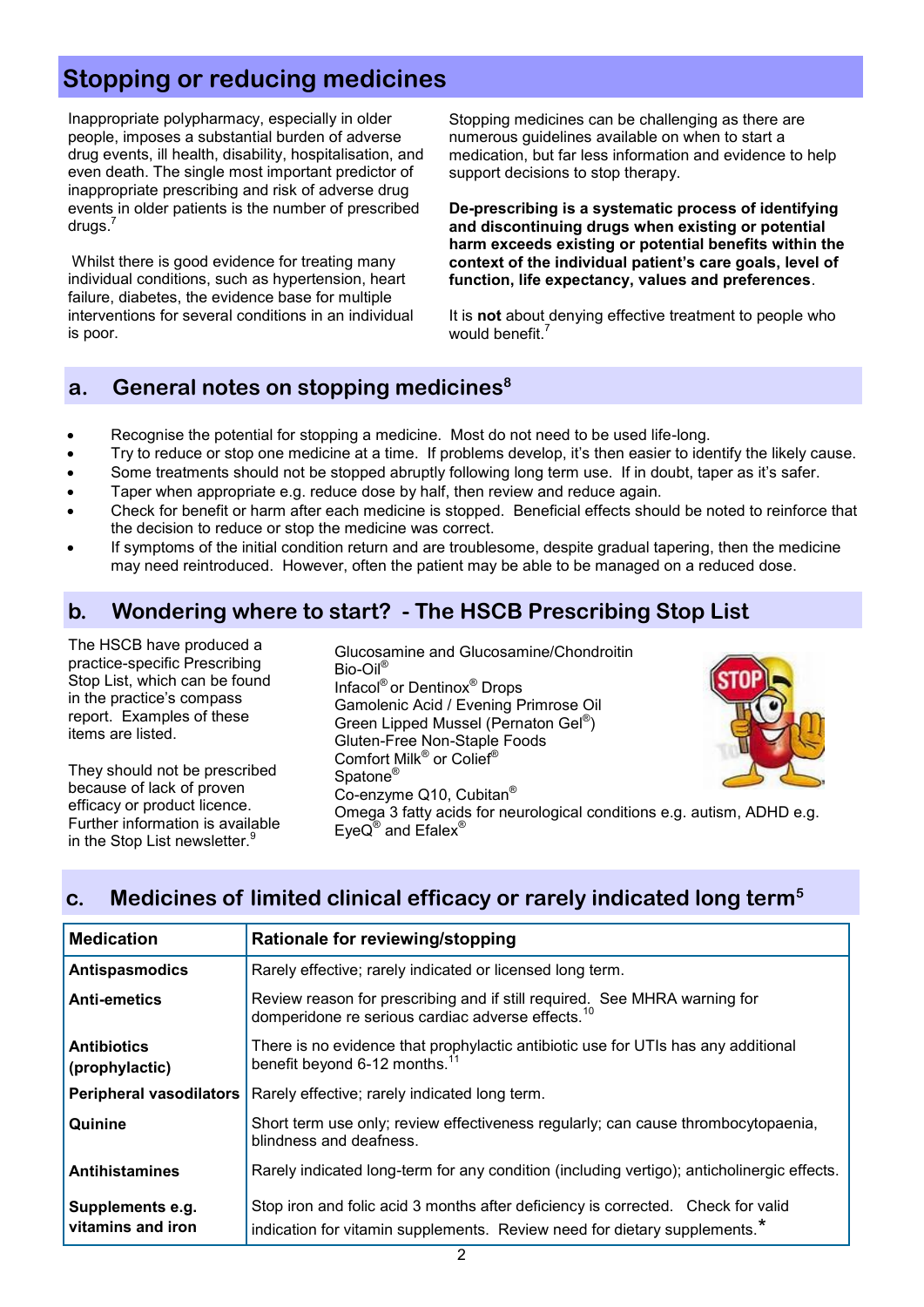### **d. Priority medicines to consider stopping or reducing, particularly in elderly or frail patients<sup>8</sup>**

#### **Benzodiazepines\***

**Rationale:** Avoid regular and prolonged use because of the risk of tolerance, dependence and adverse effects. Older people are particularly prone to adverse effects e.g. falls, fractures, confusion, memory loss and psychiatric problems.

**Notes:** Older people can withdraw from benzodiazepines use just as successfully as younger people, even if they have taken the medication for years. Precise rate of withdrawal is an individual matter but should be gradual.

#### **Bisphosphonates**

**Rationale:** Are these still needed e.g. is the patient at low risk of falls? Has treatment been taken for five years or more? Trials haven't lasted more than 5 years so the risk and benefits past 5 years are unknown. Consider a 'drug holiday' for anyone taking bisphosphonates for more than 5 years and reassess need in 2 years time.

**Notes:** No need for tapering. More advice on reviewing bisphosphonates recommended for beta-blockers. is available elsewhere. $12$ 

#### **Oral corticosteroids**

**Rationale:** Commonly cause osteoporosis, diabetes, glaucoma, GI toxicity, the consequences of which may be more serious in the elderly.

**Notes:** Need withdrawn gradually. The magnitude and speed of dose reduction should be determined on a case-by-case basis and should take into consideration the underlying condition being treated, likelihood of relapse and duration of corticosteroid treatment.

#### **Acid suppressants\***

**Rationale:** Increased risk of C. diff infections, low sodium, low magnesium and fractures with PPIs.  $H_2$  receptor antagonists have anticholinergic effects.

**Notes:** If can't stop, ensure taking lowest effective maintenance dose. When stopping, taper the dose to reduce rebound hypersecretion of gastric acid. Halve the dose for 4-8 weeks then stop (or step down to a less potent agent). Alginates and antacids can help prevent rebound hyperacidity symptoms.

#### **Antihypertensives**

**Rationale:** If BP is now low, if patient at risk of falls, experiencing adverse effects.

**Notes:** If taking more than 1 antihypertensive, stop or reduce dose one at a time. If BP rises above 150mmHg systolic or 90mmHg diastolic (or >160mmHg if no organ damage) restart antihypertensive. Gradual dose reduction

#### **Transdermal opioid patches\***

**Rationale:** Modified release morphine is the recommended first line choice strong opioid. Opioid patches have safety implications e.g. fever or external heat may increase absorption and adverse effects. They are not suitable for patients with unstable pain.

**Notes:** Care is required if converting from one opioid to another. Consult Northern Ireland guidelines on converting doses of opioid analgesics.<sup>3\*</sup>

#### **Antidepressants**

**Rationale:** Is there still a valid indication for prescribing? Do the adverse effects outweigh the benefits? e.g. TCAs worsen dementia, glaucoma, constipation, urinary retention. SSRIs can increase the risk of hyponatraemia. Are TCAs given with other drugs with anticholinergic activity e.g. oxybutynin, chlorphenamine, antipsychotics? SSRIs pose risk of gastric bleeding especially if given with other agents e.g. NSAIDs or antiplatelets/anticoagulants.

**Notes:** Tapering required (except 30mg or less fluoxetine).

#### **Statins\* (and other lipid agents)**

**Rationale:** Consider stopping if risks outweigh benefits e.g. experiencing troublesome side effects. Antilipidaemic agents should be stopped in palliative patients.

**Notes:** NICE guidance on lipids 2014 advises not to routinely prescribe fibrates or omega 3 fatty acid compounds for CVD prevention either alone or in addition to statins.<sup>1</sup>

### **Anticholinergic agents**

**Rationale:** Many medicines (e.g. antihistamines, tricyclic antidepressants, antipsychotics and drugs for urinary incontinence) have anticholinergic effects which are additive and have been linked with cognitive impairment, falls, increased morbidity and mortality. They can also cause constipation, urinary retention, hot/dry skin, blurred vision, mydriasis and cardiovascular adverse effects.

**Notes:** More information on reviewing anticholinergic agents is available elsewhere,  $5,8,14$  including a review tool for antimuscarininc agents for urinary incontinence.\*

Other useful resources on medication review include the NHS Scotland Polypharmacy Guidance,<sup>5</sup> the Presquipp Polypharmacy and Deprescribing webkit,<sup>15</sup> and the Pharmacy Forum Guide to Support Medication Review.<sup>16</sup>